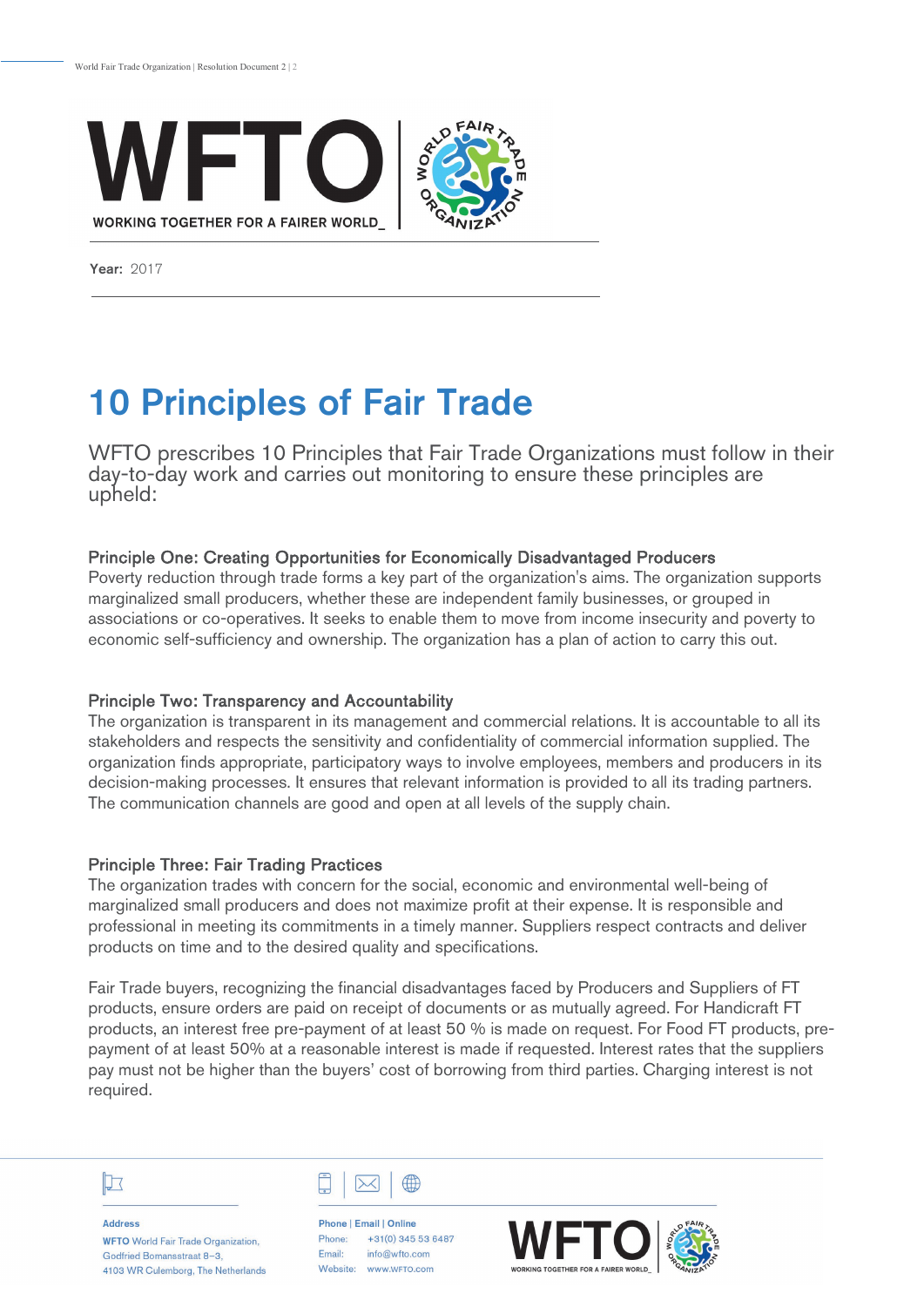Where southern Fair Trade suppliers receive a pre-payment from buyers, they ensure that this payment is passed on to the producers or farmers who make or grow their Fair Trade products.

Buyers consult with suppliers before canceling or rejecting orders. Where orders are cancelled through no fault of producers or suppliers, adequate compensation is guaranteed for work already done. Suppliers and producers consult with buyers if there is a problem with delivery, and ensure compensation is provided when delivered quantities and qualities do not match those invoiced.

The organization maintains long term relationships based on solidarity, trust and mutual respect that contribute to the promotion and growth of Fair Trade. It maintains effective communication with its trading partners. Parties involved in a trading relationship seek to increase the volume of the trade between them and the value and diversity of their product offer as a means of growing Fair Trade for the producers in order to increase their incomes. The organization works cooperatively with the other Fair Trade Organizations in country and avoids unfair competition. It avoids duplicating the designs of patterns of other organizations without permission.

Fair Trade recognizes, promotes and protects the cultural identity and traditional skills of small producers as reflected in their craft designs, food products and other related services.

#### Principle Four: Fair Payment

A fair payment is one that has been mutually negotiated and agreed by all through on-going dialogue and participation, which provides fair pay to the producers and can also be sustained by the market, taking into account the principle of equal pay for equal work by women and men. The aim is always the payment of a Local Living Wage. Fair Payment is made up of Fair Prices, Fair Wages and Local Living Wages.

#### Fair Prices

A Fair Price is freely negotiated through dialogue between the buyer and the seller and is based on transparent price setting. It includes a fair wage and a fair profit. Fair prices represent an equitable share of the final price to each player in the supply chain.

#### Fair Wages

A Fair Wage is an equitable, freely negotiated and mutually agreed wage, and presumes the payment of at least a Local Living Wage.

#### Local Living Wage

A Local Living Wage is remuneration received for a standard working week (no more than 48 hours) by a Worker in a particular place, sufficient to afford a decent standard of living for the Worker and her or his family. Elements of a decent standard of living include food, water, housing, education, health care, transport, clothing, and other essential needs, including provision for unexpected events

## Principle Five: Ensuring no Child Labor and Forced Labor

The organization adheres to the UN Convention on the Rights of the Child, and national / local law on the employment of children. The organization ensures that there is no forced labor in its workforce and / or members or homeworkers.

Organizations who buy Fair Trade products from producer groups either directly or through intermediaries ensure that no forced labor is used in production and the producer complies with the UN Convention on the Rights of the Child, and national / local law on the employment of children. Any involvement of children in the production of Fair Trade products (including learning a traditional art or craft) is always disclosed and monitored and does not adversely affect the children's well-being, security, educational requirements and need for play.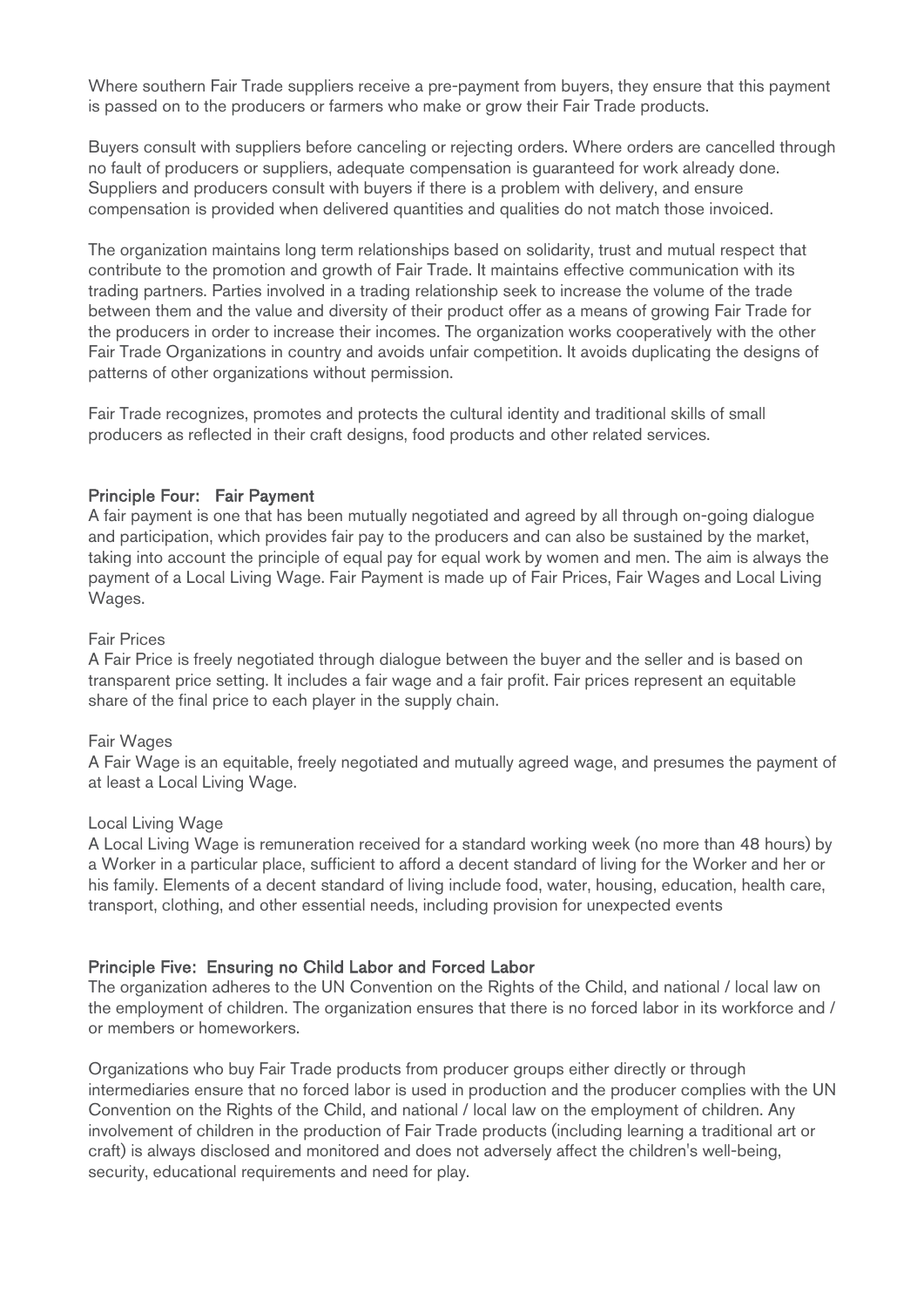## Principle Six: Commitment to Non Discrimination, Gender Equity and Women's Economic Empowerment and Freedom of Association

The organization does not discriminate in hiring, remuneration, access to training, promotion, termination or retirement based on race, caste, national origin, religion, disability, gender, sexual orientation, union membership, political affiliation, HIV/Aids status or age.

The organization has a clear policy and plan to promote gender equality that ensures that women as well as men have the ability to gain access to the resources that they need to be productive and also the ability to influence the wider policy, regulatory, and institutional environment that shapes their livelihoods and lives. Organizational constitutions and by-laws allow for and enable women to become active members of the organization in their own right (where it is a membership based organization), and to take up leadership positions in the governance structure regardless of women's status in relation to ownership of assets such as land and property. Where women are employed within the organization, even where it is an informal employment situation, they receive equal pay for equal work. The organization recognizes women's full employment rights and is committed to ensuring that women receive their full statutory employment benefits. The organization takes into account the special health and safety needs of pregnant women and breast-feeding mothers.

The organization respects the right of all employees to form and join trade unions of their choice and to bargain collectively. Where the right to join trade unions and bargain collectively are restricted by law and/or political environment, the organization will enable means of independent and free association and bargaining for employees. The organization ensures that representatives of employees are not subject to discrimination in the workplace.

# Principle Seven: Ensuring Good Working Conditions

The organization provides a safe and healthy working environment for employees and / or members. It complies, at a minimum, with national and local laws and ILO conventions on health and safety.

Working hours and conditions for employees and / or members (and any homeworkers) comply with conditions established by national and local laws and ILO conventions.

Fair Trade Organizations are aware of the health and safety conditions in the producer groups they buy from. They seek, on an ongoing basis, to raise awareness of health and safety issues and improve health and safety practices in producer groups.

## Principle Eight: Providing Capacity Building

The organization seeks to increase positive developmental impacts for small, marginalized producers through Fair Trade.

The organization develops the skills and capabilities of its own employees or members. Organizations working directly with small producers develop specific activities to help these producers improve their management skills, production capabilities and access to markets - local / regional / international / Fair Trade and mainstream as appropriate. Organizations which buy Fair Trade products through Fair Trade intermediaries in the South assist these organizations to develop their capacity to support the marginalized producer groups that they work with.

## Principle Nine: Promoting Fair Trade

The organization raises awareness of the aim of Fair Trade and of the need for greater justice in world trade through Fair Trade. It advocates for the objectives and activities of Fair Trade according to the scope of the organization. The organization provides its customers with information about itself, the products it markets, and the producer organizations or members that make or harvest the products. Honest advertising and marketing techniques are always used.